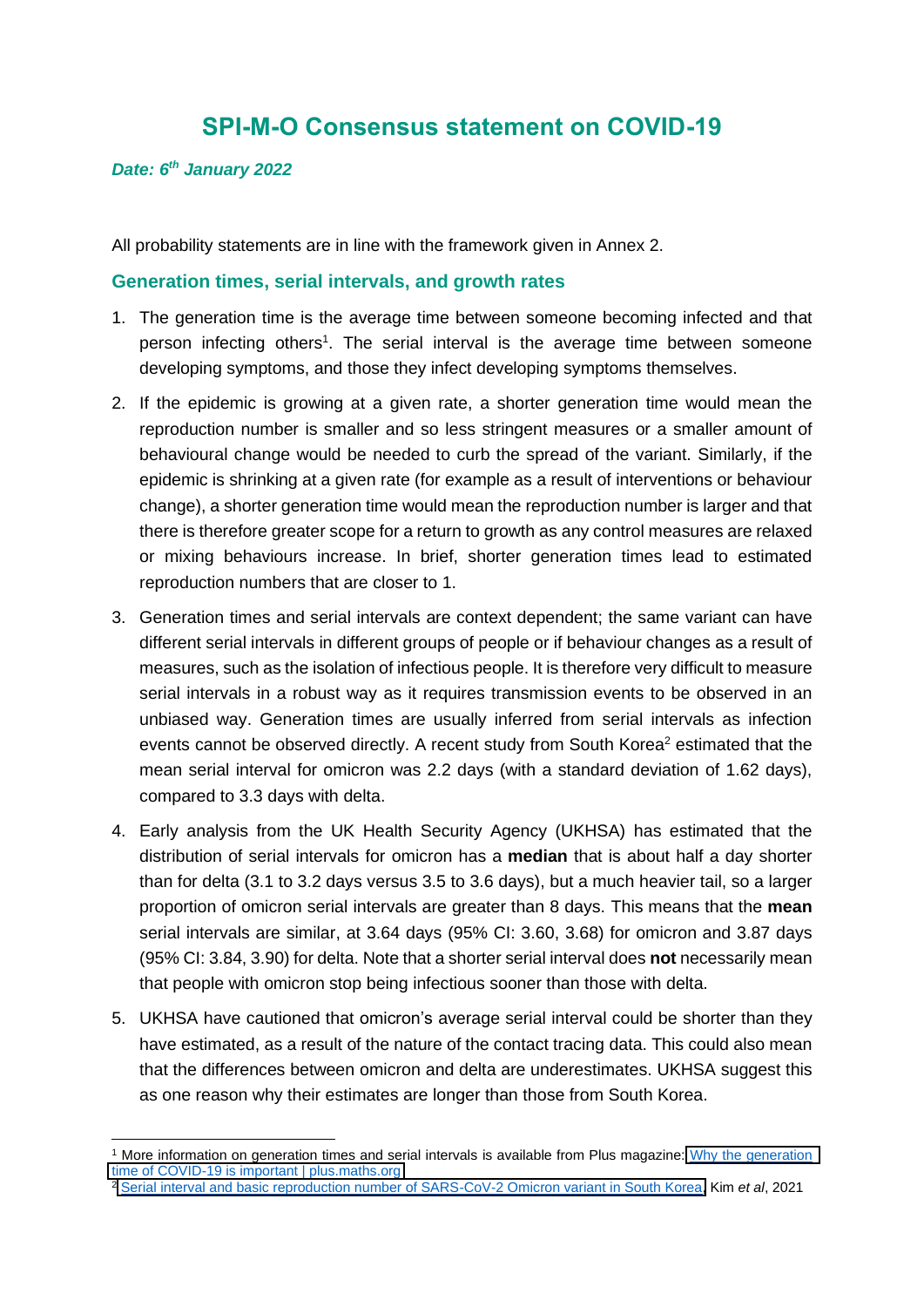6. A second piece of analysis from UKHSA has shown that there was a clear reduction in the rate at which omicron replaced delta around  $14<sup>th</sup>$  to  $15<sup>th</sup>$  December, with omicron's growth rate advantage approximately halving (Figure 1). There are several plausible explanations for this; one could be that omicron has a shorter generation time and that therefore Plan B measures or spontaneous behaviour change reduced omicron's growth rate more than delta's.

**Figure 1:** Proportion of cases in England with S-Gene Target Failure (i.e. almost certainly omicron). Light blue shows the modelled trajectory (and 95% CI) had the rate of replacement not changed and dark blue shows what actually happened. Boxplots show the range across English regions.



- 7. One consequence of this drop in the rate of replacement is that omicron took longer to become dominant in some parts of the country, such as North East England, than it would otherwise have done. The booster vaccine campaign, therefore, will have had a bigger effect in these places. For this reason, amongst others, it is almost certain that the epidemic will peak around the country at different times.
- 8. It is not possible to determine how much of the drop in the epidemic's growth in the middle of December was the result of the Plan B measures and how much was a result of other behaviour change. School holidays may also have played a part. Test positivity started to rapidly grow at around the same time that omicron's growth rate advantage over delta decreased.
- 9. Overall, evidence on whether the generation time for omicron is different to that of delta remains limited at this point. SPI-M-O considers it likely, with low confidence, that it is slightly shorter for omicron. If everything else is equal, an epidemic with a given growth rate would be expected to peak at a lower level, if it has a shorter generation time.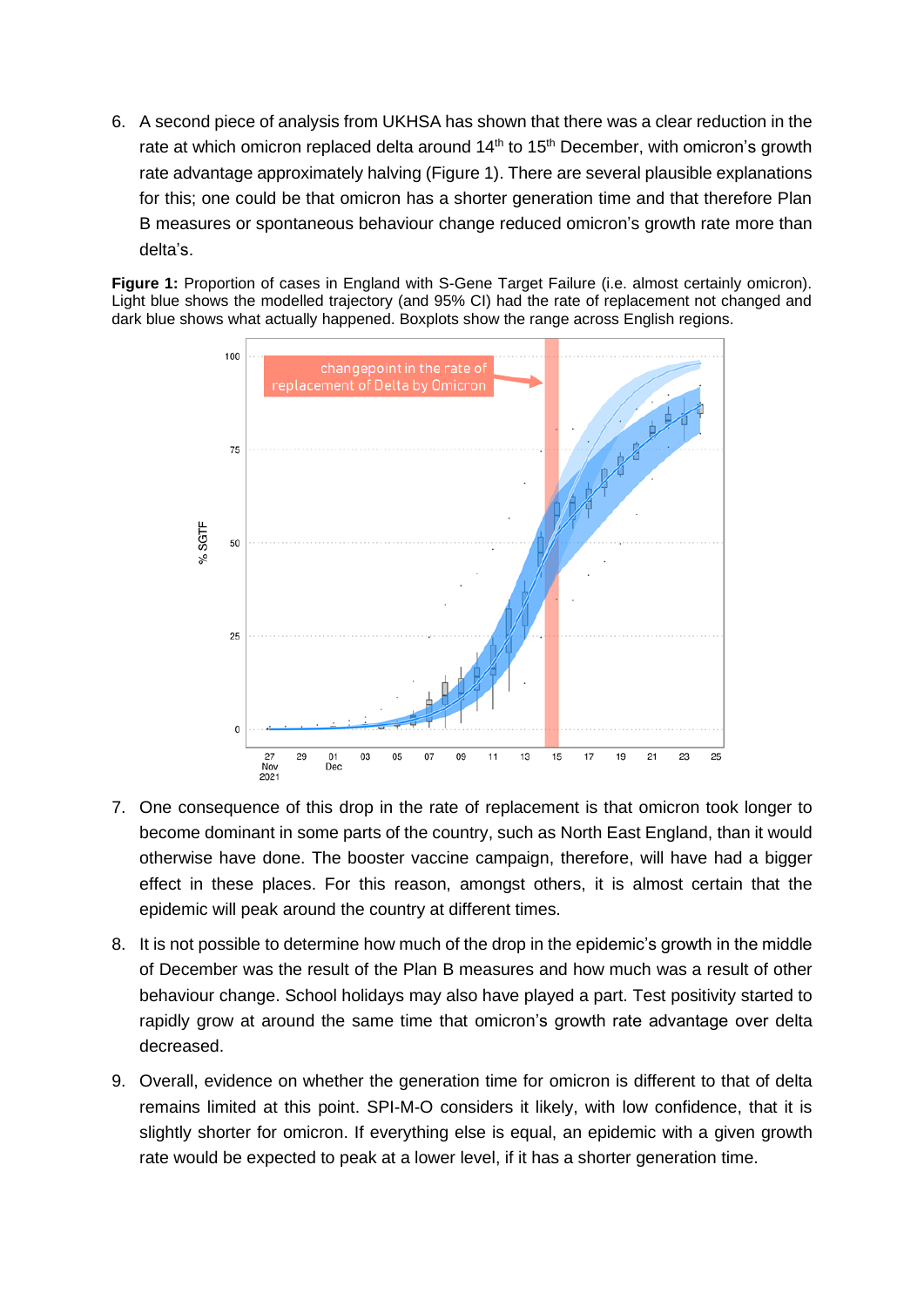## **Modelling update**

- 10. The University of Warwick have updated their previous modelling to account for recent data on both omicron's intrinsic severity and vaccines' effectiveness (see Annex 1). For different assumptions around omicron's relative infection hospitalisation rate compared to delta (columns) and relative generation times (rows), the model is fitted on pre-Christmas data (red dots) and compared to post-Christmas hospitalisation data (dark red dots)<sup>3</sup>. Scenarios which fit the data poorly are unlikely to occur and are shaded in grey. Different policies are modelled with different coloured lines. These are discussed in the next section.
- 11. These results show that models where omicron's generation time is assumed to be the same as delta's show a poor fit to the post-Christmas data. At present, model runs that assume omicron is 30% to 40% as intrinsically severe as delta are well fitted for a wider range of generation times, compared to those where omicron is 20% or 50% as severe.
- 12. The emerging consensus that omicron is intrinsically less severe than delta and evidence on vaccines' effectiveness against hospitalisation, as well as the possibility of omicron's generation time being shorter than delta's, mean that the latest modelling has lower levels of peak hospital admissions compared with previous iterations. It remains the case that modelling cannot precisely predict the size of the epidemic's peak but that current trends are consistent both with admissions peaking a little higher than their current levels, or somewhat higher than in January 2021.

## **Impact of interventions**

- 13. SAGE have previously advised<sup>4</sup> that measures to reduce the peak in hospital admissions would be most effective if implemented before the epidemic in older people is well underway.
- 14. Prevalence in older people is high and rapidly growing, and many more cases (and therefore admissions) will already be 'in the system' as a result of recent infections, even if stringent measures were to be introduced immediately. Hospital admissions will peak after cases in older people; it is almost certain that this will happen this month.
- 15. Warwick model three policy scenarios:
	- Plan B measures with some additional reduction in mixing (especially in the older people) until 26<sup>th</sup> January (black).
	- Behaviours in line with those seen under Step 2 of the February 2021 Roadmap<sup>5</sup> from  $10<sup>th</sup>$  January until  $7<sup>th</sup>$  February (blue).
	- Behaviours in line with those seen under Step 2 of the February 2021 Roadmap from  $17<sup>th</sup>$  January until  $14<sup>th</sup>$  February (red).

<sup>&</sup>lt;sup>3</sup> "Pre-Christmas" data available as of 22<sup>nd</sup> December 2021, and "post-Christmas" subsequent data points. [NHSE's published estimates of new admissions from the community,](https://eur03.safelinks.protection.outlook.com/?url=https%3A%2F%2Fwww.england.nhs.uk%2Fstatistics%2Fstatistical-work-areas%2Fcovid-19-hospital-activity%2F&data=04%7C01%7CSPI-M%40dhsc.gov.uk%7Cbef75961798c45ae4c9108d9d01af0f8%7C61278c3091a84c318c1fef4de8973a1c%7C1%7C0%7C637769636400333258%7CUnknown%7CTWFpbGZsb3d8eyJWIjoiMC4wLjAwMDAiLCJQIjoiV2luMzIiLCJBTiI6Ik1haWwiLCJXVCI6Mn0%3D%7C3000&sdata=nDUCxz0AOtTKaMYJk8H%2FsUWRj94gmz2M41CsuBKHBxo%3D&reserved=0) with the definition of "the number of patients admitted in previous 24 hours for the first time with COVID-19 plus the number of patients diagnosed in hospital in previous 24 hours where the test was within seven days of admission".

<sup>4</sup> [SAGE 101 minutes: Coronavirus \(COVID-19\) response, 23 December 2021](https://www.gov.uk/government/publications/sage-101-minutes-coronavirus-covid-19-response-23-december-2021/sage-101-minutes-coronavirus-covid-19-response-23-december-2021)

<sup>5</sup> See COVID-19 Response – [Spring 2021 \(Summary\)](https://www.gov.uk/government/publications/covid-19-response-spring-2021/covid-19-response-spring-2021-summary)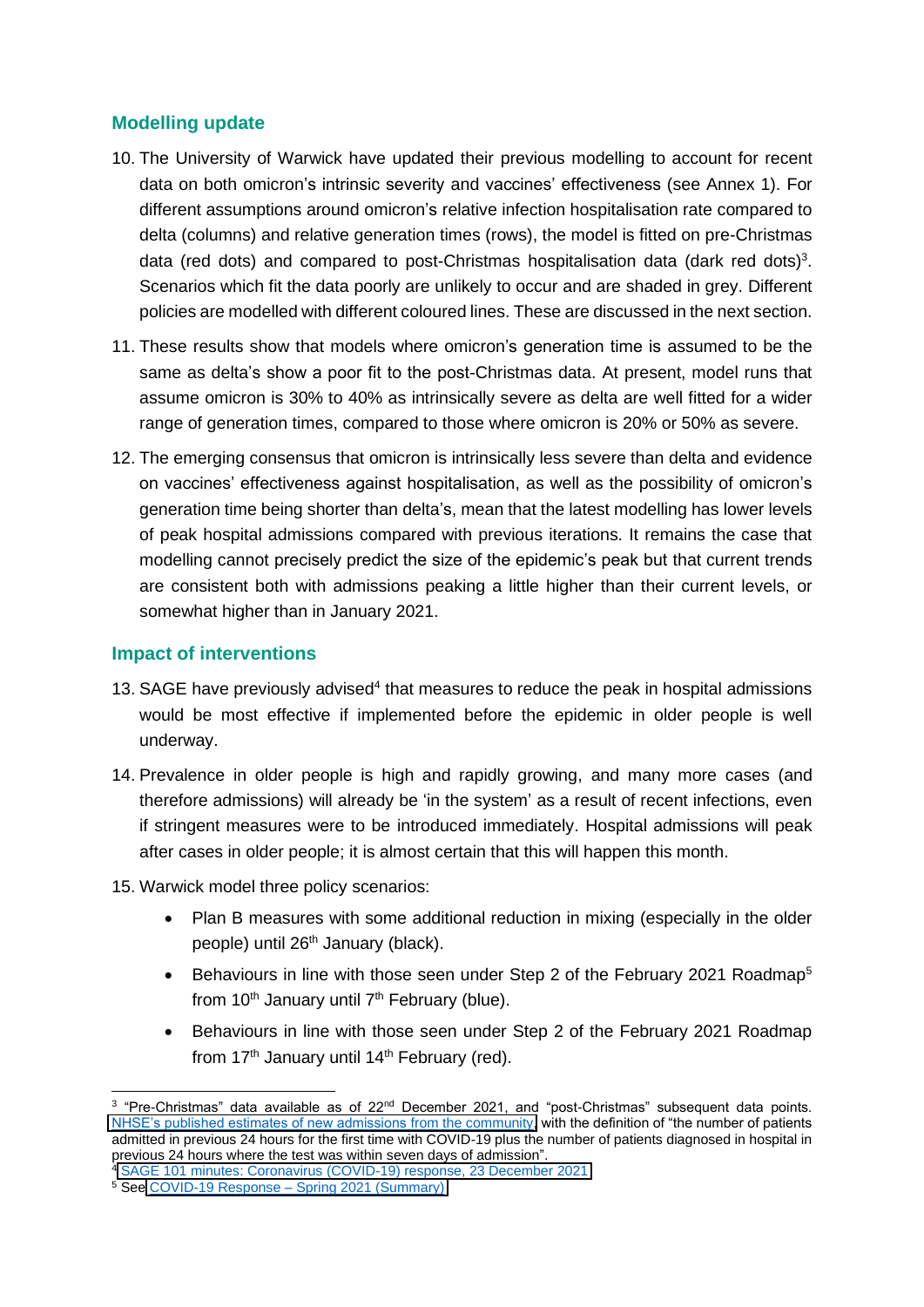In each case, behaviour subsequently returns to pre-pandemic norms over four months.

- 16. These policy changes have almost no effect on the number of hospital admissions at the peak. This is because, in Warwick's modelling, infections have peaked in many age groups once measures are put in place, and the impact of Step 2 is limited as older age groups are estimated to already moderate their behaviour in the Plan B scenario.
- 17. It is, therefore, unlikely that measures implemented in the near future would significantly reduce the peak in hospital admissions but could reduce the number of severe cases by bringing the epidemic down more quickly. The largest effects of such measures would be in those parts of the country where omicron became dominant later. Rapidly introduced measures could also reduce the number of outbreaks within social care settings (which have not been separately modelled). They could also act to reduce workforce pressures, although these should start to ease sooner than hospital admissions.

#### **Annex 1: University of Warwick modelling**

Warwick's modelling results for hospital admissions in England (means and 95% prediction intervals) for different assumptions of omicron's relative infection hospitalisation rate compared to delta (columns) and relative generation times (rows). The model is fitted on pre-Christmas data available as of 22<sup>nd</sup> December 2021 (red dots) and compared to subsequent hospitalisation data (dark red dots) $6$ . Scenarios which fit the data poorly are unlikely to occur and are shaded in grey. Different policy scenarios are given different colours: Black is Plan B with additional cautious behaviour, blue is Step 2 of the Roadmap from 10<sup>th</sup> January until  $7<sup>th</sup>$  February, and red is Step 2 of the Roadmap from 17th January until 14th February. Vaccine effectiveness assumptions are given in the accompanying paper.



<sup>6</sup> [NHSE's published estimates of new admissions from the community,](https://eur03.safelinks.protection.outlook.com/?url=https%3A%2F%2Fwww.england.nhs.uk%2Fstatistics%2Fstatistical-work-areas%2Fcovid-19-hospital-activity%2F&data=04%7C01%7CSPI-M%40dhsc.gov.uk%7Cbef75961798c45ae4c9108d9d01af0f8%7C61278c3091a84c318c1fef4de8973a1c%7C1%7C0%7C637769636400333258%7CUnknown%7CTWFpbGZsb3d8eyJWIjoiMC4wLjAwMDAiLCJQIjoiV2luMzIiLCJBTiI6Ik1haWwiLCJXVCI6Mn0%3D%7C3000&sdata=nDUCxz0AOtTKaMYJk8H%2FsUWRj94gmz2M41CsuBKHBxo%3D&reserved=0) with the definition of "the number of patients admitted in previous 24 hours for the first time with COVID-19 plus the number of patients diagnosed in hospital in previous 24 hours where the test was within seven days of admission"